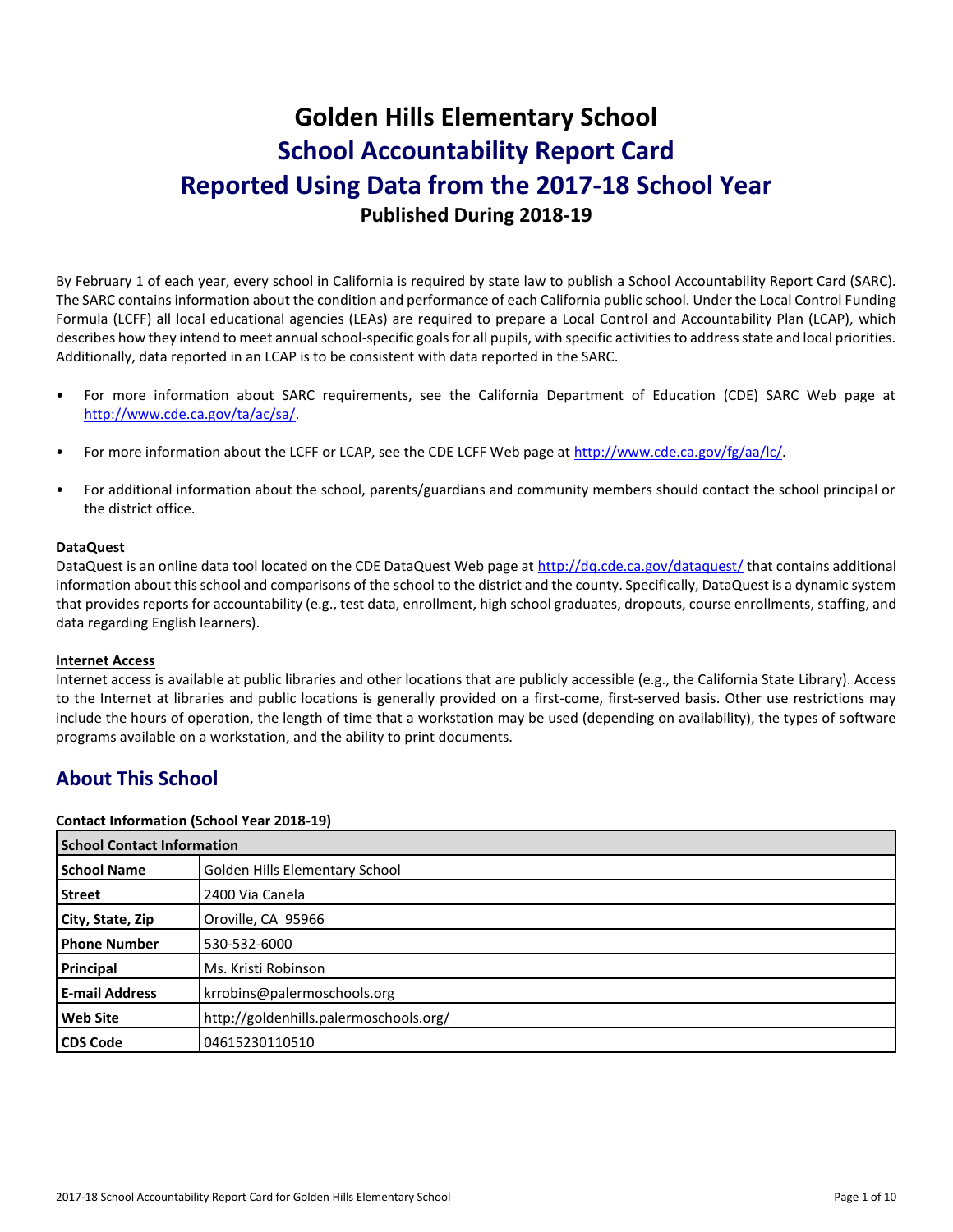| <b>District Contact Information</b> |                                      |  |
|-------------------------------------|--------------------------------------|--|
| <b>District Name</b>                | <b>Palermo Union School District</b> |  |
| <b>Phone Number</b>                 | (530) 533-4842                       |  |
| Superintendent                      | Kathy Nolind                         |  |
| <b>E-mail Address</b>               | kandoe@palermok8.org                 |  |
| Web Site                            | http://www.palermoschools.org/       |  |

# **School Description and Mission Statement (School Year 2018-19)**

The Palermo Union School District is comprised of five schools; Helen Wilcox (K-3), Honcut Elementary School (K-2), Golden Hills Elementary School (4-5), Palermo Middle School (6-8), and Community Day (K-8). The district is located in Butte County, in the northern part of California's Sacramento Valley.

School Description: Golden Hills Elementary School, built in 2006, is located south of Oroville and has approximately 300 students. Golden Hills provides a Title 1 School-Wide Program(SWP) in addition to reading Intervention, math Intervention, English Language Development, special education, Indian Education, and library services. Every classroom at Golden Hills is considered a smart room, equipped with technology which is used to reach our diverse learners. This technology includes a projector, document camera, and amplification systems. In addition, each student is assigned a Chromebook. Every student at Golden Hills receives music education once a week from a music teacher and has the opportunity to join a weekly beginning band class. Golden Hills also has a focus on increasing physical fitness for students by holding monthly school-wide fitness activities and culminating in an annual two-week Olympic event at the end of the school year. In addition to our required P.E. minutes, students also receive weekly instruction from a physical education teacher.

Golden Hills embraces the Professional Learning Community (PLC) model as well as the Learning For All concept. The teaching staff and administrators have developed strategies to teach students of all ability levels, including implementation of MTSS (Multi-tiered System of Support: academic, behavior and social emotional interventions), Read 180 (intensive reading intervention), System 44, leveled reading and leveled math classes, and a school-wide intervention block (including ELD). I-Ready is used for diagnostic and learning modules to differentiate instruction for all students. Professional development has been focused on implementing trauma informed responses for all students. The school was involved in a 3-year I-Stem grant where teachers received professional development in integrating science, technology, engineering, and mathematics; and this is being shared to students during a daily S.T.E.A.M. block (Science, Technology, Engineering, Arts, and Mathematics). Professional Development for the staff is focused on Trauma Informed Responses.

School Goals: All students will reach high standards, at a minimum, attaining met or exceeded standard in reading and mathematics by 2018-2019. Progress indicators will be CAASP scores, local district benchmarks. Local assessments, both formative and summative, are monitored and analyzed weekly, each trimester, and at the end of the school year.

Mission Statement: Golden Hills, in a cooperative effort with students, families, and the community, will provide an excellent educational program to ensure that all students are successful life-long learners. We will maintain a safe, caring, moral, drug-free, and supportive environment, with the ultimate goal of

students becoming successful, productive, and responsible citizens.

| Grade<br>Level          | <b>Number of</b><br><b>Students</b> |
|-------------------------|-------------------------------------|
| Grade 4                 | 148                                 |
| <b>Grade 5</b>          | 147                                 |
| <b>Total Enrollment</b> | 295                                 |

# **Student Enrollment by Grade Level (School Year 2017-18)**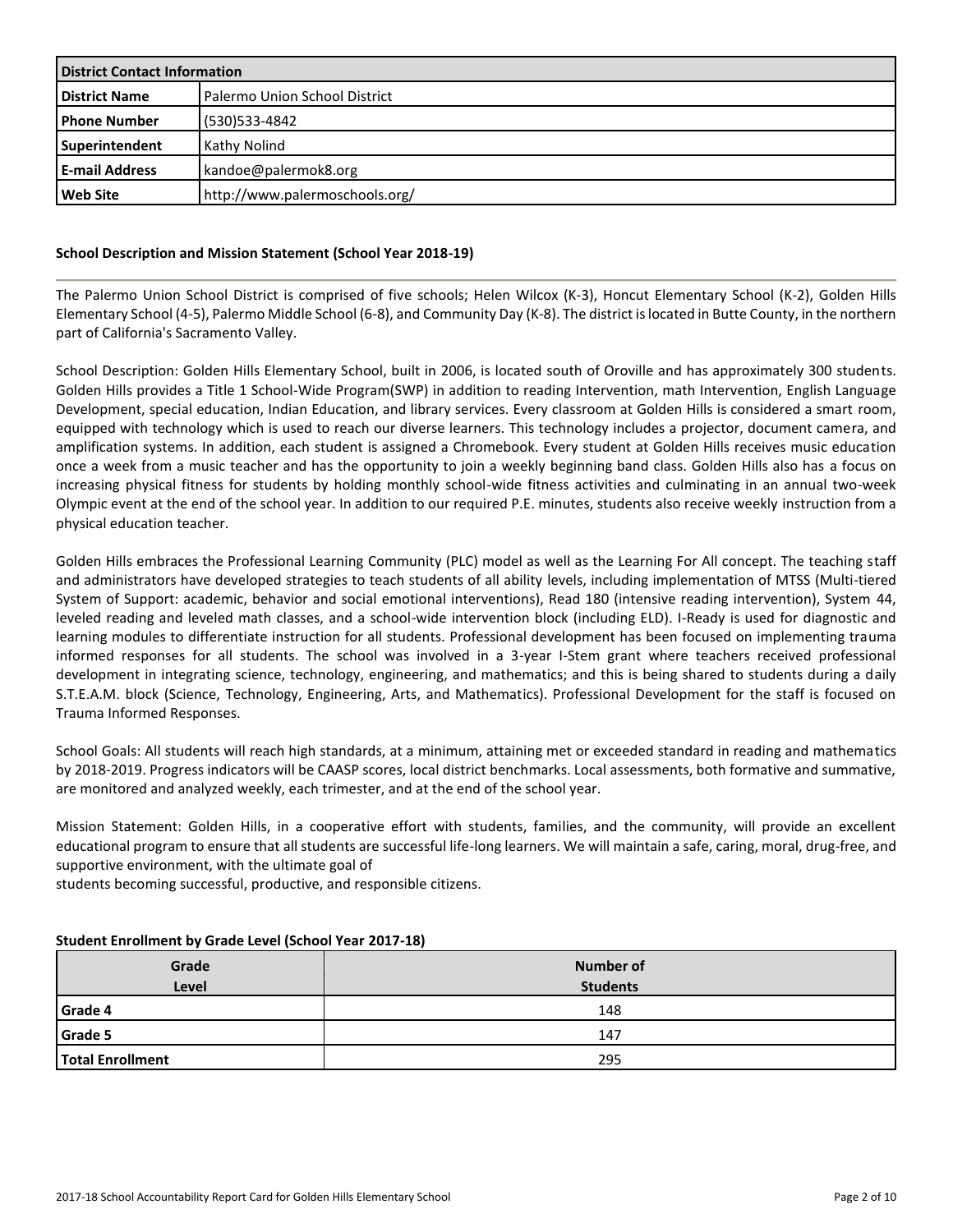### **Student Enrollment by Group (School Year 2017-18)**

| <b>Student</b><br>Group                | <b>Percent of</b><br><b>Total Enrollment</b> |
|----------------------------------------|----------------------------------------------|
| <b>Black or African American</b>       | 0.7                                          |
| American Indian or Alaska Native       | 5.1                                          |
| Asian                                  | 4.7                                          |
| <b>Filipino</b>                        | 0.3                                          |
| <b>Hispanic or Latino</b>              | 32.9                                         |
| Native Hawaiian or Pacific Islander    | 0.0                                          |
| White                                  | 47.1                                         |
| <b>Socioeconomically Disadvantaged</b> | 83.4                                         |
| <b>English Learners</b>                | 12.5                                         |
| <b>Students with Disabilities</b>      | 9.5                                          |
| <b>Foster Youth</b>                    | 1.0                                          |

# **A. Conditions of Learning**

# **State Priority: Basic**

The SARC provides the following information relevant to the State priority: Basic (Priority 1):

- Degree to which teachers are appropriately assigned and fully credentialed in the subject area and for the pupils they are teaching;
- Pupils have access to standards-aligned instructional materials; and
- School facilities are maintained in good repair.

### **Teacher Credentials**

|                                                                    |         | <b>District</b> |         |         |
|--------------------------------------------------------------------|---------|-----------------|---------|---------|
| <b>Teachers</b>                                                    | 2016-17 | 2017-18         | 2018-19 | 2018-19 |
| l With Full Credential                                             | 13      | 13              | 13      | 72      |
| l Without Full Credential                                          |         |                 |         |         |
| Teaching Outside Subject Area of Competence (with full credential) |         |                 |         |         |

#### **Teacher Misassignments and Vacant Teacher Positions**

| <b>Indicator</b>                                      | 2016-17 | 2017-18 | 2018-19 |
|-------------------------------------------------------|---------|---------|---------|
| <b>Misassignments of Teachers of English Learners</b> |         |         |         |
| Total Teacher Misassignments *                        |         |         |         |
| l Vacant Teacher Positions                            |         |         |         |

Note: "Misassignments" refers to the number of positions filled by teachers who lack legal authorization to teach that grade level, subject area, student group, etc.

\* Total Teacher Misassignments includes the number of Misassignments of Teachers of English Learners.

#### **Quality, Currency, Availability of Textbooks and Instructional Materials (School Year 2018-19)**

#### **Year and month in which data were collected:** August 2018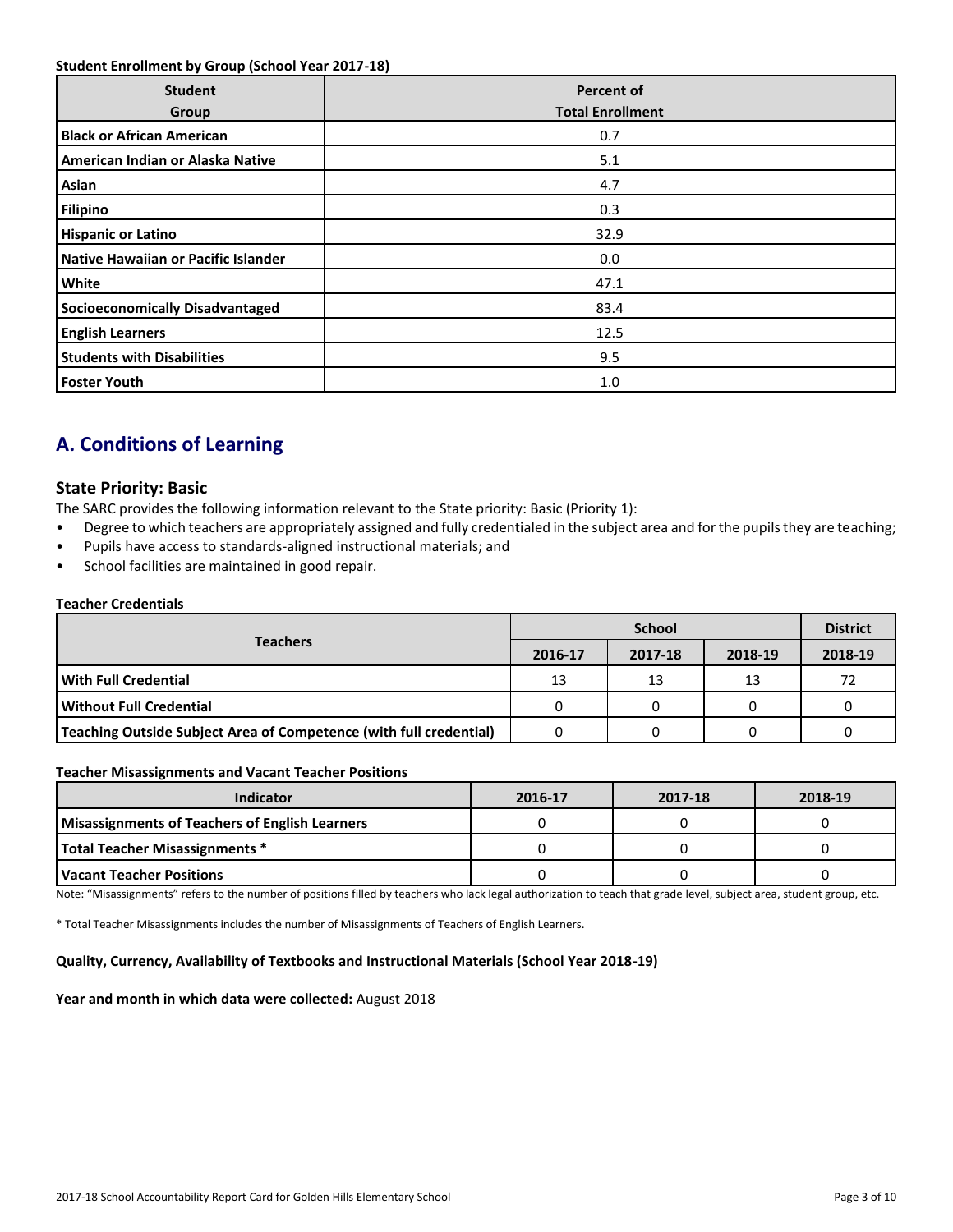| <b>Subject</b>                | <b>Textbooks and Instructional Materials/</b><br><b>Year of Adoption</b>                                  | <b>From</b><br><b>Most Recent</b><br>Adoption? | <b>Percent of Students</b><br><b>Lacking Own</b><br><b>Assigned Copy</b> |
|-------------------------------|-----------------------------------------------------------------------------------------------------------|------------------------------------------------|--------------------------------------------------------------------------|
| <b>Reading/Language Arts</b>  | Benchmark Advance 2017<br>Houghton Mifflin Read 180 Universal 2016<br>System 44 Houghton Mifflin Harcourt | Yes                                            | 0.0                                                                      |
| <b>Mathematics</b>            | McGraw Hill: My Math 2013                                                                                 | Yes                                            | 0.0                                                                      |
| <b>Science</b>                | MacMillian/ McGraw Hill: California Science                                                               | Yes                                            | 0.0                                                                      |
| <b>History-Social Science</b> | Houghton Mifflin: History- Social Studies                                                                 | Yes                                            | 0.0                                                                      |

# **School Facility Conditions and Planned Improvements (Most Recent Year)**

The LEA takes great efforts to ensure that all schools are clean, safe, and functional. To assist in this effort, the LEA uses a facility inspection tool developed by the State of California OPSC. The results are available at the school office. Below is more specific information on the condition of the school and the efforts made to ensure that students are provided w ith a clean, safe, and functional learning environment. Golden Hills w as built in 2006. It has 12 classrooms, a multipurpose room, a library, and an administration building. A staff work room is located in the administration building. Student and staff restrooms are adequately located throughout the campus and are kept clean and in good w orking order. Golden Hills maintains a playground and garden area. The campus is gated and locked when school is not in session. Parents and guests sign in, and out, at the office. LEA maintenance staff ensures that the repairs necessary to keep the school in good repair, and working order, are completed in a timely manner. A w ork order process is used to ensure efficient service and that emergency repairs are given the highest priority. A daytime custodian takes care of the dayto-day operational needs on site, while helping to maintain safety and cleanliness. A night time custodian maintains the cleanliness of the school by cleaning the entire facility each night.

# **School Facility Good Repair Status (Most Recent Year)**

Using the **most recently collected** FIT data (or equivalent), provide the following:

- Determination of repair status for systems listed
- Description of any needed maintenance to ensure good repair
- The year and month in which the data were collected
- The overall rating

| <b>School Facility Good Repair Status (Most Recent Year)</b><br>Year and month of the most recent FIT report: 8/30/2018 |                      |                                                            |  |  |  |
|-------------------------------------------------------------------------------------------------------------------------|----------------------|------------------------------------------------------------|--|--|--|
| <b>System Inspected</b>                                                                                                 | <b>Repair Status</b> | <b>Repair Needed and</b><br><b>Action Taken or Planned</b> |  |  |  |
| Systems: Gas Leaks, Mechanical/HVAC,<br>Sewer                                                                           | Good                 |                                                            |  |  |  |
| <b>Interior: Interior Surfaces</b>                                                                                      | Good                 |                                                            |  |  |  |
| <b>Cleanliness: Overall Cleanliness, Pest/</b><br>Vermin Infestation                                                    | Good                 |                                                            |  |  |  |
| <b>Electrical: Electrical</b>                                                                                           | Good                 |                                                            |  |  |  |
| Restrooms/Fountains: Restrooms, Sinks/<br><b>Fountains</b>                                                              | Good                 | Grounds side campus drinking fountain needs<br>repair      |  |  |  |
| Safety: Fire Safety, Hazardous Materials                                                                                | Good                 |                                                            |  |  |  |
| <b>Structural: Structural Damage, Roofs</b>                                                                             | Good                 |                                                            |  |  |  |
| External: Playground/School Grounds,<br>Windows/Doors/Gates/Fences                                                      | Good                 |                                                            |  |  |  |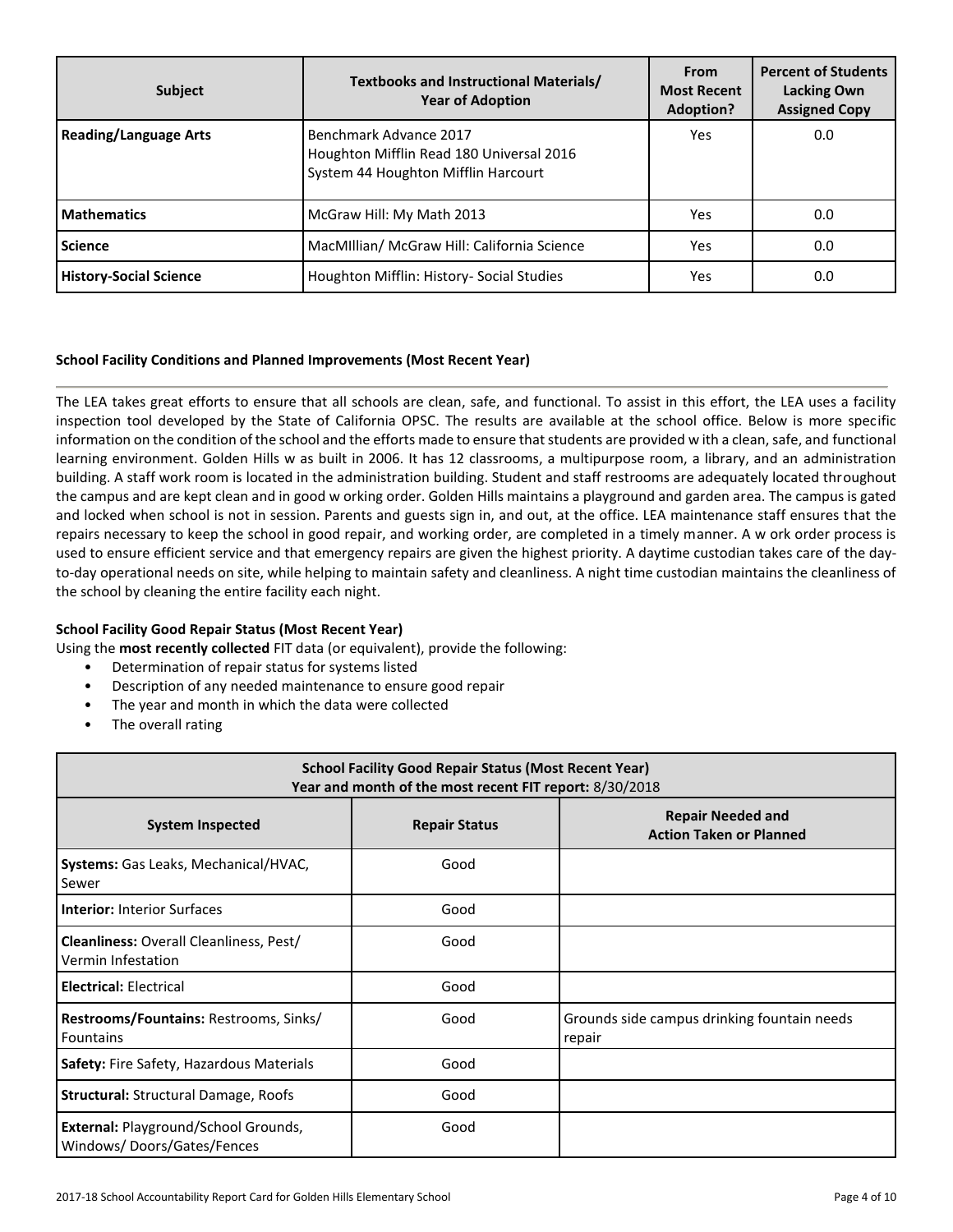| Year and month of the most recent FIT report: 8/30/2018 |      |
|---------------------------------------------------------|------|
| <b>Overall Rating</b>                                   | Good |

# **B. Pupil Outcomes**

# **State Priority: Pupil Achievement**

The SARC provides the following information relevant to the State priority: Pupil Achievement (Priority 4):

- **Statewide assessments** (i.e., California Assessment of Student Performance and Progress [CAASPP] System, which includes the Smarter Balanced Summative Assessments for students in the general education population and the California Alternate Assessments [CAAs] for English language arts/literacy [ELA] and mathematics given in grades three through eight and grade eleven. Only eligible students may participate in the administration of the CAAs. CAAs items are aligned with alternate achievement standards, which are linked with the Common Core State Standards [CCSS] for students with the most significant cognitive disabilities); and
- The percentage of students who have successfully completed courses that satisfy the requirements for entrance to the University of California and the California State University, or career technical education sequences or programs of study.

# **CAASPP Test Results in English Language Arts/Literacy (ELA) and Mathematics for All Students Grades Three through Eight and Grade Eleven**

|                                                                      | Percent of Students Meeting or Exceeding the State Standards<br>$\left(\frac{\text{grades}}{3} - 8\right)$ and 11) |         |                 |         |              |         |  |
|----------------------------------------------------------------------|--------------------------------------------------------------------------------------------------------------------|---------|-----------------|---------|--------------|---------|--|
| <b>Subject</b>                                                       | <b>School</b>                                                                                                      |         | <b>District</b> |         | <b>State</b> |         |  |
|                                                                      | 2016-17                                                                                                            | 2017-18 | 2016-17         | 2017-18 | 2016-17      | 2017-18 |  |
| <b>English Language Arts/Literacy</b><br>$\sqrt{grades}$ 3-8 and 11) | 34.0                                                                                                               | 41.0    | 30.0            | 33.0    | 48.0         | 50.0    |  |
| <b>Mathematics</b><br>$\sqrt{\frac{1}{2}}$ (grades 3-8 and 11)       | 17.0                                                                                                               | 24.0    | 16.0            | 19.0    | 37.0         | 38.0    |  |

Note: Percentages are not calculated when the number of students tested is ten or less, either because the number of students in this category is too small for statistical accuracy or to protect student privacy.

Note: ELA and mathematics test results include the Smarter Balanced Summative Assessment and the CAA. The "Percent Met or Exceeded" is calculated by taking the total number of students who met or exceeded the standard on the Smarter Balanced Summative Assessment plus the total number of students who met the standard (i.e., achieved Level 3–Alternate) on the CAAs divided by the total number of students who participated in both assessments.

# **CAASPP Test Results in ELA by Student Group**

**Grades Three through Eight and Grade Eleven (School Year 2017-18)**

| <b>Student Group</b>             | <b>Total</b><br><b>Enrollment</b> | <b>Number</b><br><b>Tested</b>      | Percent<br><b>Tested</b> | Percent<br><b>Met or Exceeded</b> |
|----------------------------------|-----------------------------------|-------------------------------------|--------------------------|-----------------------------------|
| <b>All Students</b>              | 299                               | 292                                 | 97.66                    | 41.44                             |
| <b>Male</b>                      | 139                               | 135                                 | 97.12                    | 38.52                             |
| Female                           | 160                               | 157                                 | 98.13                    | 43.95                             |
| <b>Black or African American</b> | $\overline{\phantom{a}}$          | $\hspace{0.05cm}$ $\hspace{0.05cm}$ | --                       | --                                |
| American Indian or Alaska Native | 15                                | 15                                  | 100.00                   | 33.33                             |
| Asian                            | 14                                | 14                                  | 100.00                   | 57.14                             |
| <b>Filipino</b>                  | $- -$                             | --                                  | --                       | --                                |
| <b>Hispanic or Latino</b>        | 100                               | 98                                  | 98.00                    | 32.65                             |
| White                            | 139                               | 135                                 | 97.12                    | 45.19                             |
| <b>Two or More Races</b>         | 20                                | 19                                  | 95.00                    | 52.63                             |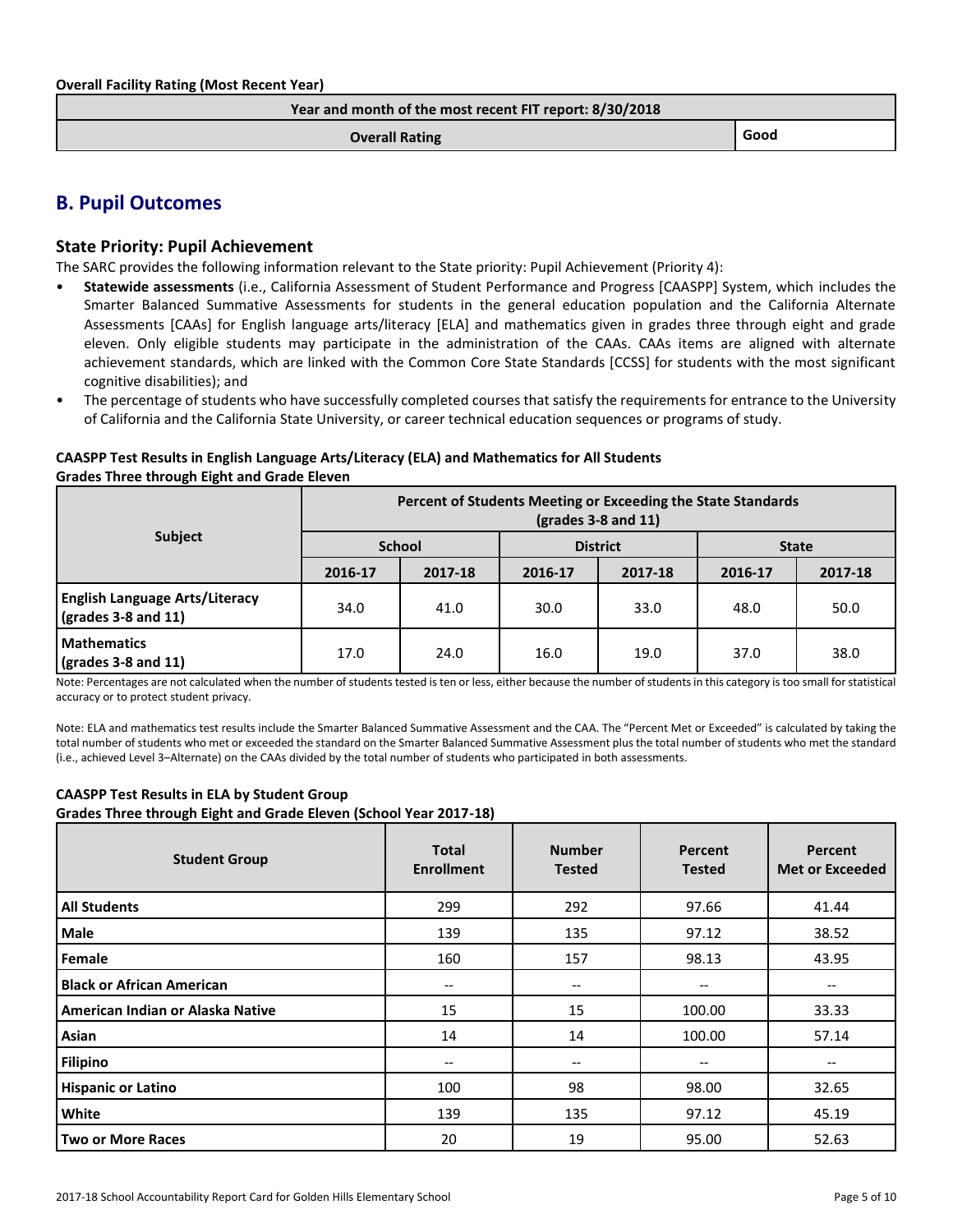| <b>Student Group</b>              | <b>Total</b><br><b>Enrollment</b> | <b>Number</b><br><b>Tested</b> | Percent<br><b>Tested</b> | Percent<br><b>Met or Exceeded</b> |
|-----------------------------------|-----------------------------------|--------------------------------|--------------------------|-----------------------------------|
| Socioeconomically Disadvantaged   | 252                               | 246                            | 97.62                    | 36.59                             |
| <b>English Learners</b>           | 57                                | 57                             | 100.00                   | 28.07                             |
| <b>Students with Disabilities</b> | 25                                | 24                             | 96.00                    | 4.17                              |
| <b>Foster Youth</b>               | --                                | --                             | --                       |                                   |

Note: ELA test results include the Smarter Balanced Summative Assessment and the CAA. The "Percent Met or Exceeded" is calculated by taking the total number of students who met or exceeded the standard on the Smarter Balanced Summative Assessment plus the total number of students who met the standard (i.e., achieved Level 3–Alternate) on the CAAs divided by the total number of students who participated in both assessments.

Note: Double dashes (--) appear in the table when the number of students is ten or less, either because the number of students in this category is too small for statistical accuracy or to protect student privacy.

Note: The number of students tested includes all students who participated in the test whether they received a score or not; however, the number of students tested is not the number that was used to calculate the achievement level percentages. The achievement level percentages are calculated using only students who received scores.

### **CAASPP Test Results in Mathematics by Student Group Grades Three through Eight and Grade Eleven (School Year 2017-18)**

| <b>Student Group</b>                   | <b>Total</b><br><b>Enrollment</b> | <b>Number</b><br><b>Tested</b>        | Percent<br><b>Tested</b> | Percent<br><b>Met or Exceeded</b> |
|----------------------------------------|-----------------------------------|---------------------------------------|--------------------------|-----------------------------------|
| <b>All Students</b>                    | 299                               | 292                                   | 97.66                    | 24.32                             |
| <b>Male</b>                            | 139                               | 135                                   | 97.12                    | 25.93                             |
| Female                                 | 160                               | 157                                   | 98.13                    | 22.93                             |
| <b>Black or African American</b>       | $\overline{\phantom{m}}$          | $-\!$ $\!-$                           | $\overline{\phantom{m}}$ | --                                |
| American Indian or Alaska Native       | 15                                | 15                                    | 100                      | 20                                |
| Asian                                  | 14                                | 14                                    | 100                      | 35.71                             |
| <b>Filipino</b>                        | --                                | $\hspace{0.05cm}$ – $\hspace{0.05cm}$ | $\overline{\phantom{m}}$ | --                                |
| <b>Hispanic or Latino</b>              | 100                               | 98                                    | 98                       | 19.39                             |
| White                                  | 139                               | 135                                   | 97.12                    | 27.41                             |
| <b>Two or More Races</b>               | 20                                | 19                                    | 95                       | 31.58                             |
| <b>Socioeconomically Disadvantaged</b> | 252                               | 246                                   | 97.62                    | 20.33                             |
| <b>English Learners</b>                | 57                                | 57                                    | 100                      | 21.05                             |
| <b>Foster Youth</b>                    | --                                | $\hspace{0.05cm}$ – $\hspace{0.05cm}$ | $\overline{\phantom{m}}$ |                                   |

Note: Mathematics test results include the Smarter Balanced Summative Assessment and the CAA. The "Percent Met or Exceeded" is calculated by taking the total number of students who met or exceeded the standard on the Smarter Balanced Summative Assessment plus the total number of students who met the standard (i.e., achieved Level 3–Alternate) on the CAAs divided by the total number of students who participated in both assessments.

Note: Double dashes (--) appear in the table when the number of students is ten or less, either because the number of students in this category is too small for statistical accuracy or to protect student privacy.

Note: The number of students tested includes all students who participated in the test whether they received a score or not; however, the number of students tested is not the number that was used to calculate the achievement level percentages. The achievement level percentages are calculated using only students who received scores.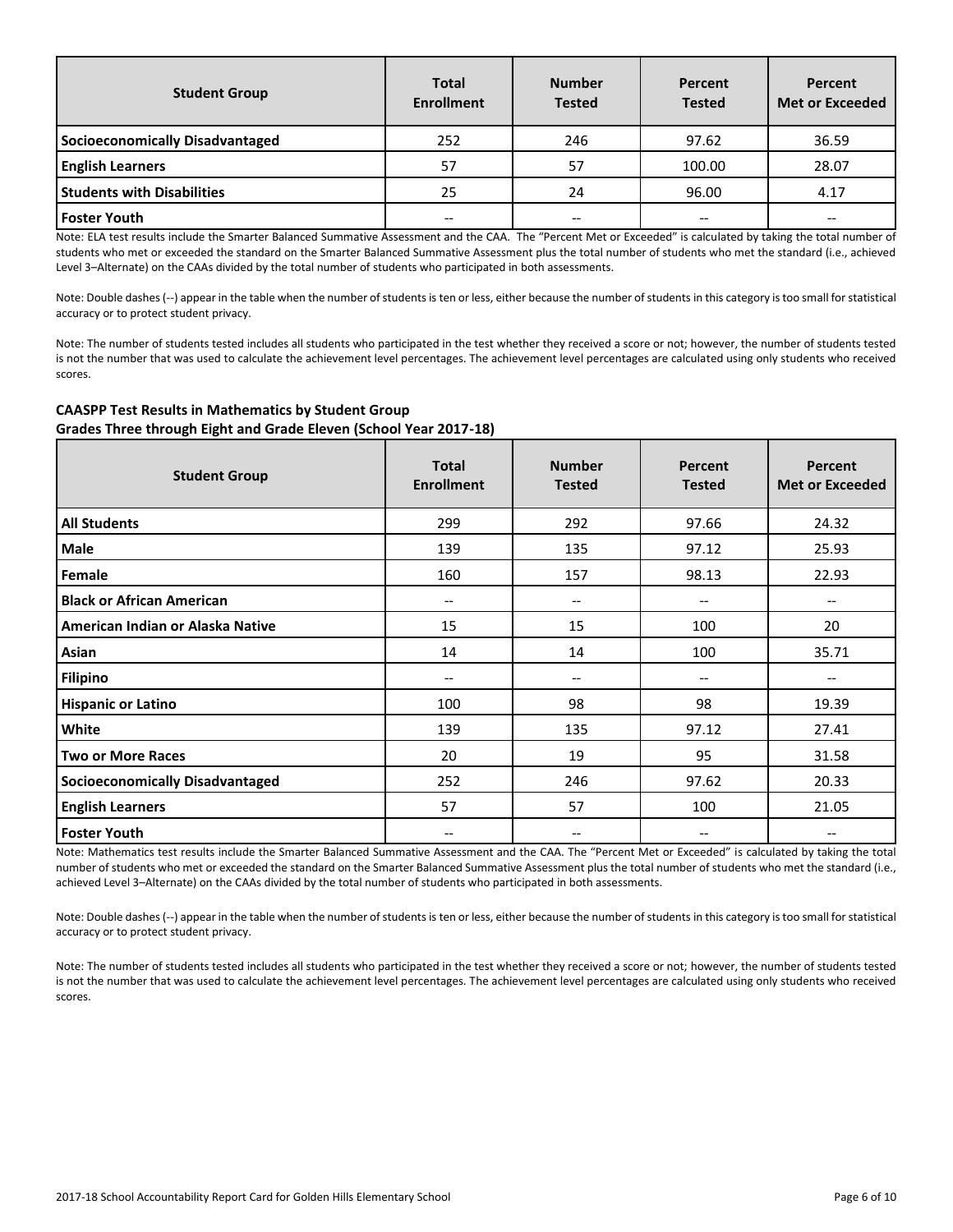# **CAASPP Test Results in Science for All Students Grades Five, Eight, and Ten**

| <b>State</b> |  |
|--------------|--|
| 2017-18      |  |
| N/A          |  |
| 2016-17      |  |

Note: Cells with N/A values do not require data.

Note: The 2016–17 and 2017–18 data are not available. The CDE is developing a new science assessment based on the Next Generation Science Standards for California Public Schools (CA NGSS). The CAST was pilot-tested in spring 2017 and field-tested in spring 2018. The CAST will be administered operationally during the 2018–19 school year. The CAA for Science was pilot-tested for two years (i.e., 2016–17 and 2017–18) and the CAA for Science will be field-tested in 2018–19.

Note: Science test results include the CAST and the CAA for Science. The "Percent Met or Exceeded" is calculated by taking the total number of students who met or exceeded the standard on the CAST plus the total number of students who met the standard (i.e., achieved Level 3–Alternate) on the CAA for Science divided by the total number of students who participated on both assessments.

# **State Priority: Other Pupil Outcomes**

The SARC provides the following information relevant to the State priority: Other Pupil Outcomes (Priority 8):

Pupil outcomes in the subject areas of physical education.

### **California Physical Fitness Test Results (School Year 2017-18)**

| Grade | <b>Percent of Students Meeting Fitness Standards</b> |                              |                             |  |  |  |  |  |
|-------|------------------------------------------------------|------------------------------|-----------------------------|--|--|--|--|--|
| Level | <b>Four of Six Standards</b>                         | <b>Five of Six Standards</b> | <b>Six of Six Standards</b> |  |  |  |  |  |
|       | 28.1                                                 | 19.9                         | 22.6                        |  |  |  |  |  |

Note: Percentages are not calculated when the number of students tested is ten or less, either because the number of students in this category is too small for statistical accuracy or to protect student privacy.

# **C. Engagement**

# **State Priority: Parental Involvement**

The SARC provides the following information relevant to the State priority: Parental Involvement (Priority 3):

• Efforts the school district makes to seek parent input in making decisions for the school district and each school site.

#### **Opportunities for Parental Involvement (School Year 2018-19)**

Parental Involvement is an important part of student success. Parents and guardians are given the opportunity to work in a mutually supportive and respectful partnership with the school to help their child succeed. We encourage parents/guardians to volunteer in the classroom and on field trips, as well as attend Back to School Night, Open House, Parent/Teacher Confernece, Title 1 Meetings, Muffins for Moms, Doughnuts for Dads, STEAM night and other family events. Golden Hills benefits from an active Parent Teacher Group (PTG). The PTG works with the community on various fundraisers and supports student activities. Parents are encouraged to serve on the School Site Council (SSC). Parents of English Learners (EL students) are encouraged to serve on the Enlgish Learner Advisory Committee (ELAC). Parents and guardians can support their child's learning environment by monitoring school attendance and homework completion, participating in extracurricular activites, volunteering at school, attending SSC meetings, and by planning and participating in activities at home that are supportive of classroom instruction.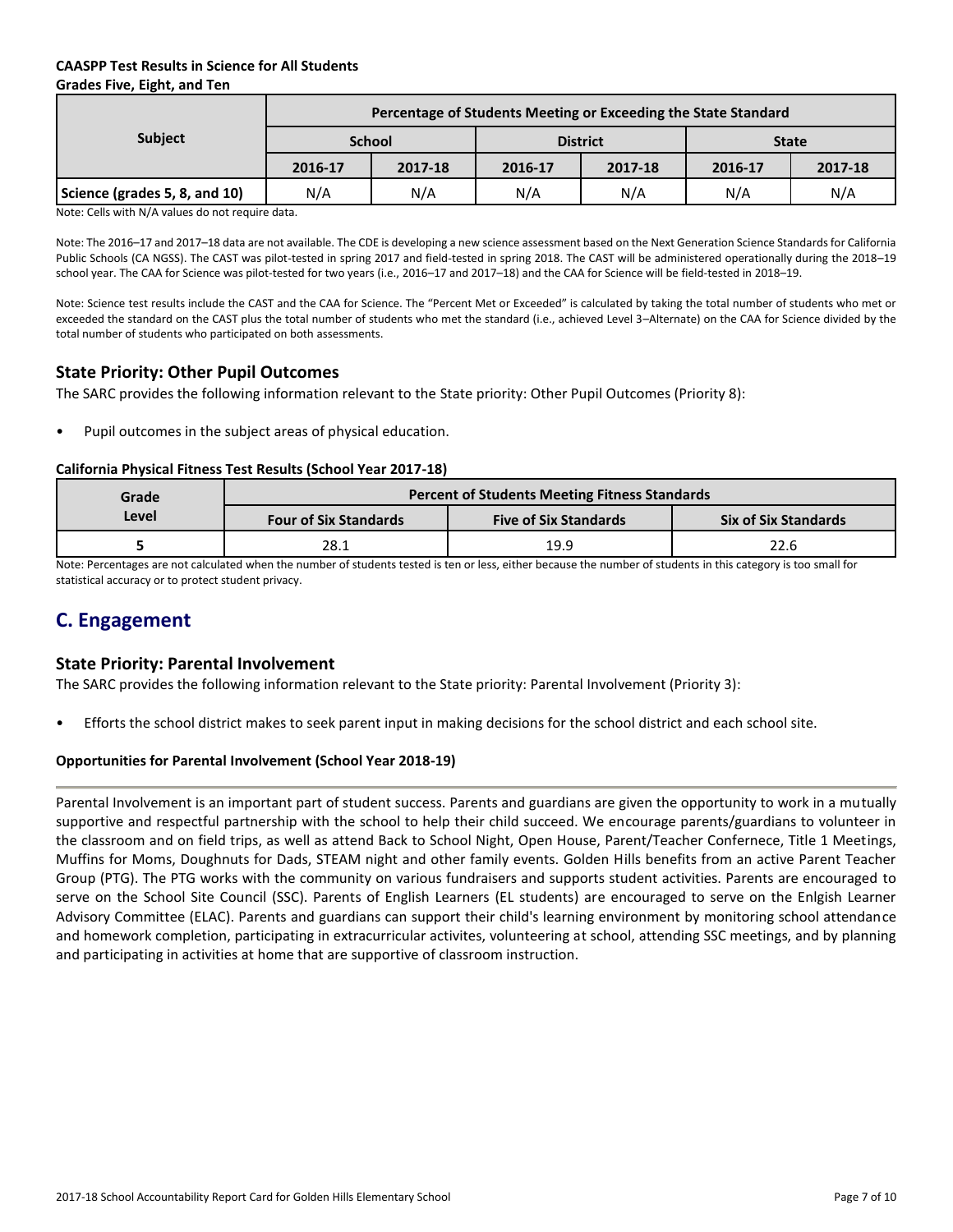# **State Priority: School Climate**

The SARC provides the following information relevant to the State priority: School Climate (Priority 6):

- Pupil suspension rates;
- Pupil expulsion rates; and
- Other local measures on the sense of safety.

#### **Suspensions and Expulsions**

|                    | <b>School</b> |         |         | <b>District</b> |         |         | <b>State</b> |         |         |
|--------------------|---------------|---------|---------|-----------------|---------|---------|--------------|---------|---------|
| Rate               | 2015-16       | 2016-17 | 2017-18 | 2015-16         | 2016-17 | 2017-18 | 2015-16      | 2016-17 | 2017-18 |
| <b>Suspensions</b> | 11.7          | 10.2    | 0.3     | 12.1            | 9.0     | 7.0     | 3.7          |         | 3.5     |
| <b>Expulsions</b>  | 0.0           | 0.0     | 0.0     | 0.0             | 0.0     | 0.0     | 0.1          | 0.1     | 0.1     |

#### **School Safety Plan (School Year 2018-19)**

The Palermo Union School District Comprehensive Safety Plan/Emergency Management Plan is reviewed, updated and approved by the Governing Board annually by March 1. Each school maintains a copy of the Safety Plan on site and a copy of the site Emergency Conditions portion of the plan is maintained in each classroom. Key elements of the Safety Plan include: a plan of action for maintaining a safe and orderly environment conducive to learning at the school (i.e. assessment of school safety, identification of strategies and programs that will maintain school safety and campus security) and emergency management

procedures consistent with the Standardized Emergency Management System (SEMS) and the National Incident Management System (NIMS) developed by the U.S. Department of Homeland Security.

Key elements of the site Emergency Conditions include: a plan of action for a coordinated school wide response to emergencies (i.e. intruder on campus, fire,emergency lockdown, evacuation, etc.). Safety drills are held on a regular basis. Fire drills are held monthly. Earthquake/disaster and lock down drills are held

twice a year. All employees wear ID badges and visitors to the campus are required to sign in at the school office and wear a visitor's pass at all times.

# **D. Other SARC Information**

The information in this section is required to be in the SARC but is not included in the state priorities for LCFF.

|       |                             |          | 2015-16                  |       | 2016-17                     |          |                          | 2017-18 |                             |          |                          |       |
|-------|-----------------------------|----------|--------------------------|-------|-----------------------------|----------|--------------------------|---------|-----------------------------|----------|--------------------------|-------|
| Grade | Avg.                        |          | <b>Number of Classes</b> |       | Avg.                        |          | <b>Number of Classes</b> |         | Avg.                        |          | <b>Number of Classes</b> |       |
| Level | <b>Class</b><br><b>Size</b> | $1 - 20$ | $21 - 32$                | $33+$ | <b>Class</b><br><b>Size</b> | $1 - 20$ | $21 - 32$                | $33+$   | <b>Class</b><br><b>Size</b> | $1 - 20$ | 21-32                    | $33+$ |
| 4     | 29                          |          | 4                        |       | 22                          | ∸        |                          |         | 30                          |          | 4                        |       |
| 5     | 27                          |          |                          |       | 30                          |          |                          |         | 26                          |          | 4                        |       |

**Average Class Size and Class Size Distribution (Elementary)**

Number of classes indicates how many classes fall into each size category (a range of total students per class).

\*\* "Other" category is for multi-grade level classes.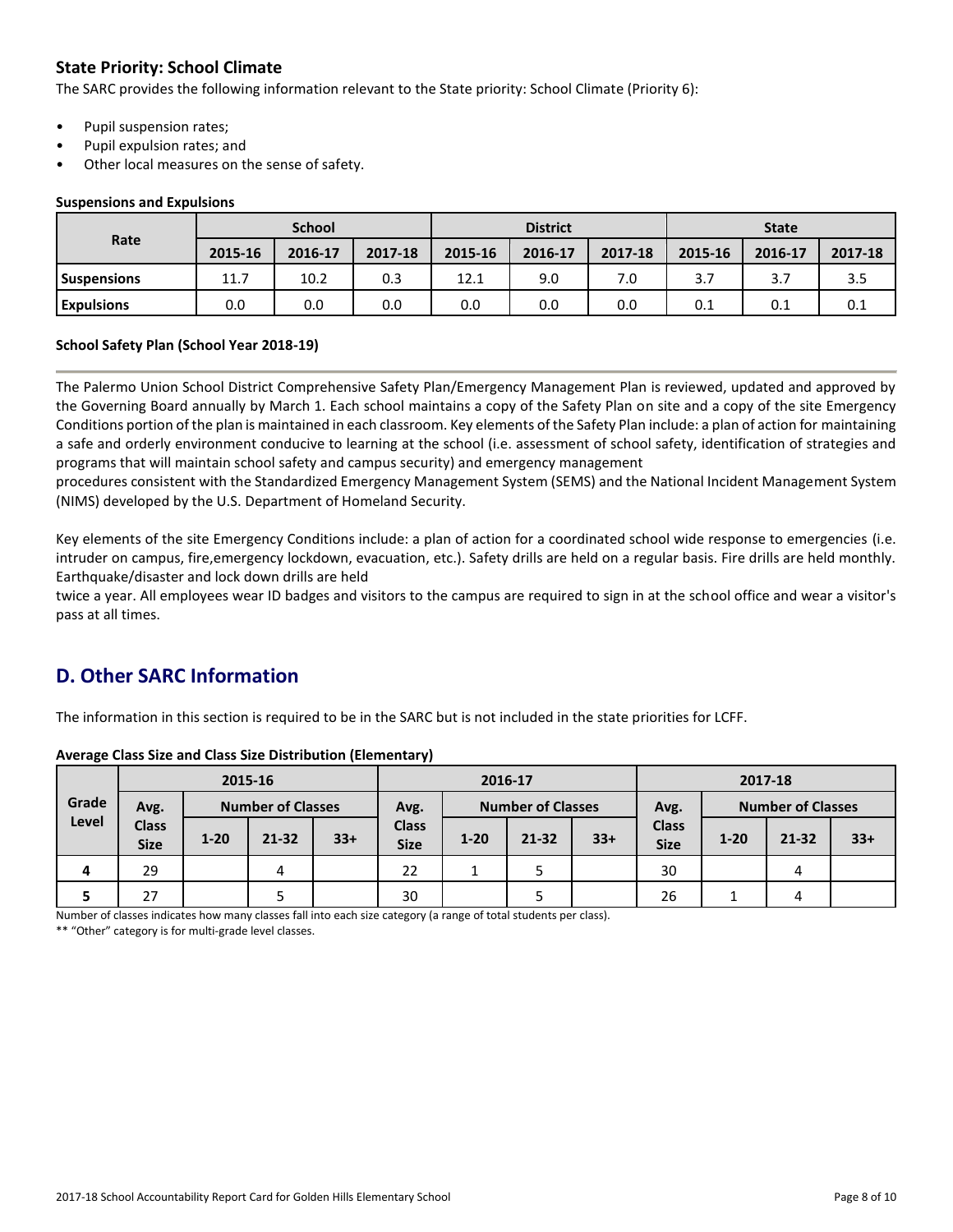### **Academic Counselors and Other Support Staff (School Year 2017-18)**

| <b>Title</b>                                               | <b>Number of FTE</b><br><b>Assigned to School</b> | <b>Average Number of Students per</b><br><b>Academic Counselor</b> |
|------------------------------------------------------------|---------------------------------------------------|--------------------------------------------------------------------|
| <b>Academic Counselor</b>                                  | 0.0                                               | 0.0                                                                |
| <b>Counselor (Social/Behavioral or Career Development)</b> | 0.26                                              | N/A                                                                |
| Library Media Teacher (Librarian)                          |                                                   | N/A                                                                |
| Library Media Services Staff (Paraprofessional)            | 0.2                                               | N/A                                                                |
| Psychologist                                               | 0.2                                               | N/A                                                                |
| <b>Social Worker</b>                                       |                                                   | N/A                                                                |
| <b>Nurse</b>                                               | 0.2                                               | N/A                                                                |
| <b>Speech/Language/Hearing Specialist</b>                  | 0.2                                               | N/A                                                                |
| <b>Resource Specialist (non-teaching)</b>                  |                                                   | N/A                                                                |
| <b>Other</b>                                               |                                                   | N/A                                                                |

Note: Cells with N/A values do not require data.

\*One Full Time Equivalent (FTE) equals one staff member working full time; one FTE could also represent two staff members who each work 50 percent of full time.

#### **Expenditures per Pupil and School Site Teacher Salaries (Fiscal Year 2016-17)**

|                                                     | <b>Expenditures Per Pupil</b> | Average                            |         |                                 |  |
|-----------------------------------------------------|-------------------------------|------------------------------------|---------|---------------------------------|--|
| Level                                               | <b>Total</b>                  | Supplemental/<br><b>Restricted</b> |         | <b>Teacher</b><br><b>Salary</b> |  |
| <b>School Site</b>                                  | \$10,012                      | \$2,643                            | \$7,369 | \$66,550                        |  |
| <b>District</b>                                     | N/A                           | N/A                                | \$8,242 | \$69,202                        |  |
| <b>Percent Difference: School Site and District</b> | N/A                           | N/A                                | $-11.2$ | $-3.9$                          |  |
| <b>State</b>                                        | N/A                           | N/A                                | \$7,125 | \$76,046                        |  |
| <b>Percent Difference: School Site and State</b>    | N/A                           | N/A                                | 3.4     | $-13.3$                         |  |

Note: Cells with N/A values do not require data.

**The California Department of Education issued guidance to LEAs on August 1, 2018, regarding how to calculate school-level per-pupil expenditures that will be reported on 2018-19 report cards.**

# **Types of Services Funded (Fiscal Year 2017-18)**

Golden Hills Elementary School provides standards based, high quality instruction to all students in all subject areas. We provide additional academic support and supplemental services through school wide intervention classes within the school day and through after school tutoring. Achievement data and student progress is regularly monitored in order to insure that students are assigned to appropriate classes and intervention services. Students that are not meeting grade level standards also receive instructional support from our education specialists.

Title I funding supports improvement of the teaching and learning of children who are at risk of not meeting academic standards and reside in areas with high concentration of children from low -income families. It also provides additional academic support from instructional aides who work in the classroom under the guidance of a credentialed teacher.

Title VII funding is used to provide Indian Education students with additional academic support from an instructional aide who provides in-class assistance. English Language Learners who have not yet reached fluency receive approximately 35 minutes of English Language instruction daily, in addition to their core Reading/ELA classes.